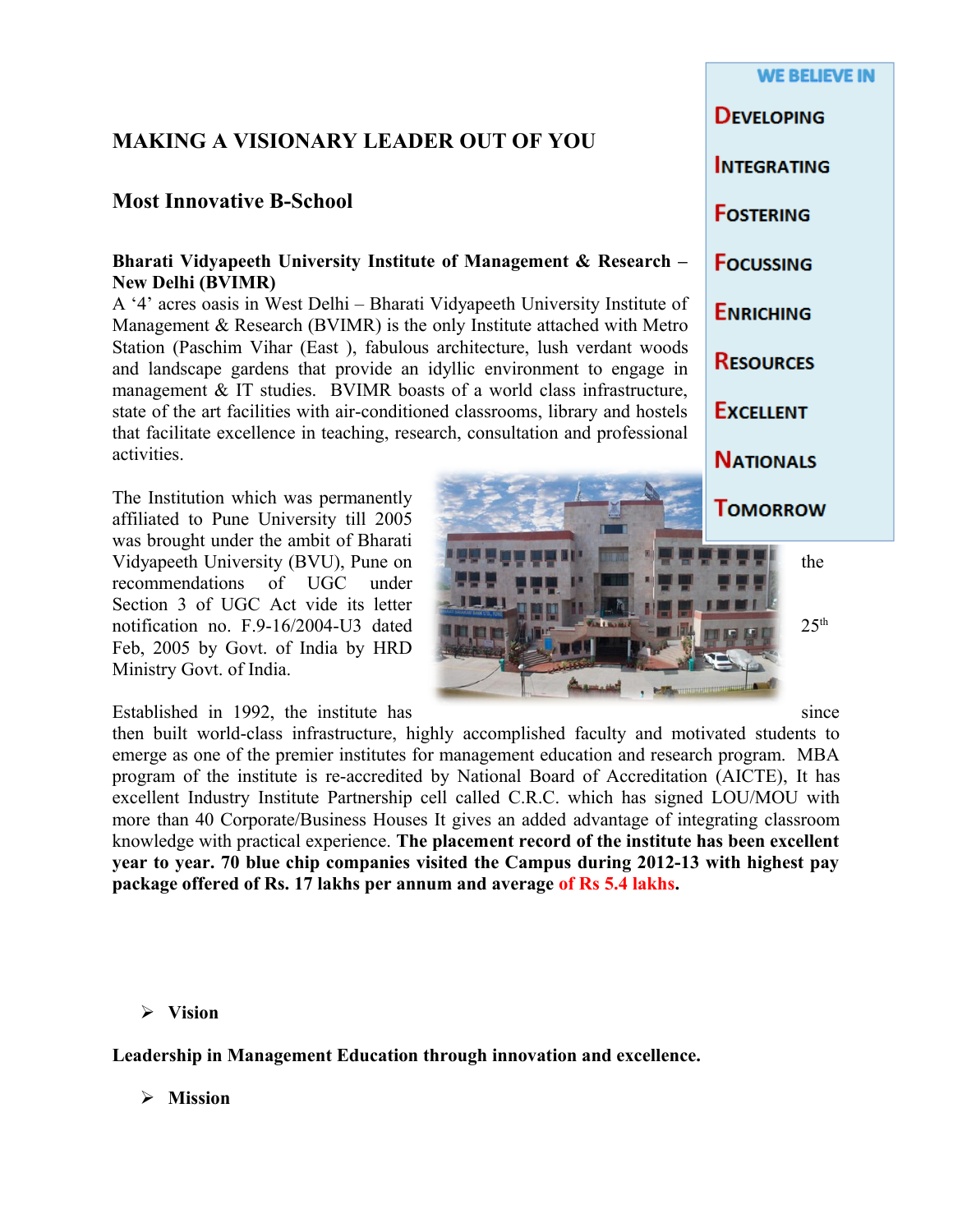**Fostering a conductive learning eco-system for students, faculty and industry germinating capable upright managers and entrepreneurs to contribute meaningfully to industry and society.** 

# **QUALITY POLICY**

- **1. State of Art Infrastructural and Instructional facilities.**
- **2. Global Benchmarking**
- **3. HR Synergy.**
- **4. Consistent Value enhancement.**
- **5. Continuous motivation and nurturing creativity.**

# **Ranking/Rating of B.V.I.M.R**

 Under the guidance of Hon'ble Dr. Patangraoji Kadam, Dr. Shivajirao Kadam & Dr. Vishwajeet Kadam, Director Dr Nitin Nayak as Director of the Institution has always believed in leading from the front. BVIMR New Delhi enjoy the following standings:

- Re-Accredited with Grade "A" by NAAC.
- An ISO 9001:2008 and 14001:2004 Certified Institute.
- Ranked amongst Top 50 in the Best B-Schools Survey 2012 conducted by Business India.
- Ranked amongst "Top 10 Business Schools in Delhi / NCR", "Top 10 Business Schools in Placements in India" & "Top 20 Business Schools in India" by Business and Management Chronicle.
- Ranked amongst Top 40 B-Schools in India, Top 10 B-Schools in North India and 2<sup>nd</sup> in Delhi by CAREERS 360.
- NBA (AICTE) Re-accredited MBA Programme.
- Recipient of 'B-school Leadership Award "by Star News in February 2011.
- Given top position for BBA/BCA by Business and Management Chronicle in Delhi NCR.
- $\circled{e}$  Rated in Gold A+++ category by just careers for MBA aspirants.
- An ISO 9001-2008 and ISO 14001:2004 certified Institute

# **UNIQUE FEATURES**

# **Knowledge Resource Center**

The library houses more than 44,000 books and 179 National and International journals and magazines. It is equipped with facilities like video cassettes, CD ROMs, VCDs and internet connections and serves as academic resource for research work. It is also equipped with separate departmental library and open access system for all faculty and students. Institute has the membership of American council, British Council library & Confederation of Indian Industries (CII) library. **EBSCO** (Online-1200 Journals) & PROWESS (20,000 Corporate Database) PROQUEST (Online Books Database), J-Gate (e-journals database) are the part of our knowledge resource center.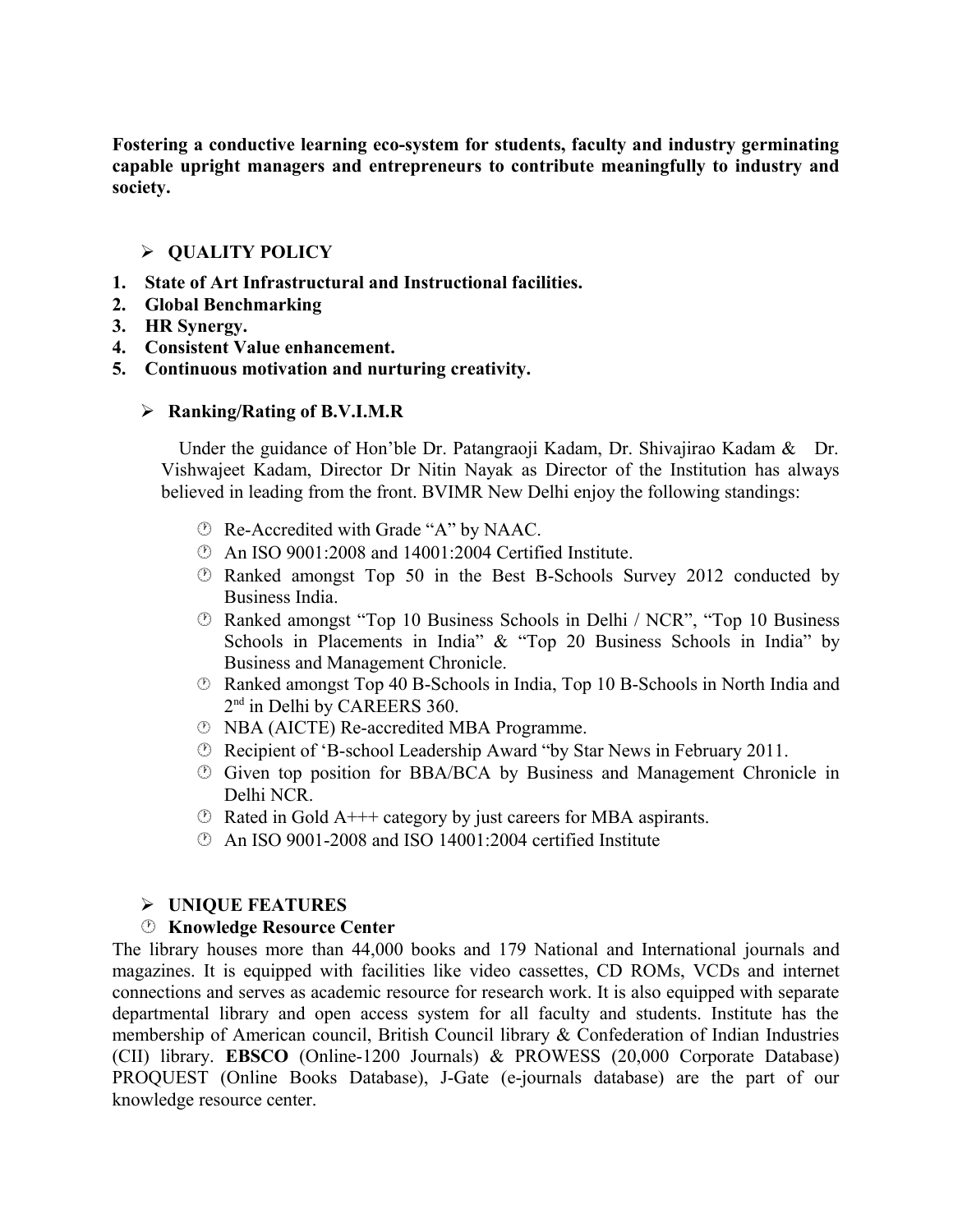#### **Information Resource Center**

The Computer center at BVIMR has more than 400 computers with the latest configuration. The computer center is professionally managed  $\&$  equipped with three servers ported with Windows 2003 server and Linux. In addition to the general software it also has PROWESS – a corporate database and SPSS. The center integrates itself with the rest of the world with broad band Radio Link whose speed is 20 Mbps. The campus is Wi-Fi enabled. To support this Center, a digital Library of 30 computers is also in operation. LCDs and Printer facility have also been made available to faculty and students.

# **Foreign Language**

Students are given an unique opportunity to learn a Foreign Language :French ,German Spanish or Chinese to enable them to accept challenges in working with MNCs and facilitating their cross-cultural relations.

## **Auditorium**

BVIMR has a state-of-the-art Auditorium with more than 250 seating capacity with state-of-theart acoustic free stage system and LCD projection system fit for seminars and cultural events alike

## **Amphitheatre**

Pride of the Institute for its strategic location within the building, it can accommodate about 290 persons.

# **In-house Banking**

Bharati Sahakari Bank Ltd. is functioning within the Bharati Vidyapeeth Educational Complex. The Bank handles various banking facilities with better rate of interest on deposits for the students & staff of the Bharati Vidyapeeth and for the public at large. The Bank is providing the services on all seven days.

#### **Sports Facilities**

There are excellent facilities for indoor and outdoor games including Cricket, Volleyball, Basketball, Badminton, Chess, Table Tennis etc. The students are motivated to spend their leisure time & pay attention to their physical fitness to ensure their all round development.

#### **Recreation Centre and Green Circle**

One of the most innovative parts of a campus environment is the elaborate and large-scale student recreation center which includes Green Circle, Green Plaza, Subsidized Cafeteria, Gymnasium and Music club. Campus recreation centers has developed into an effective oncampus resources that encourage student's success and development by providing them activities that enhance and enrich their lives.

# **Medical Facility**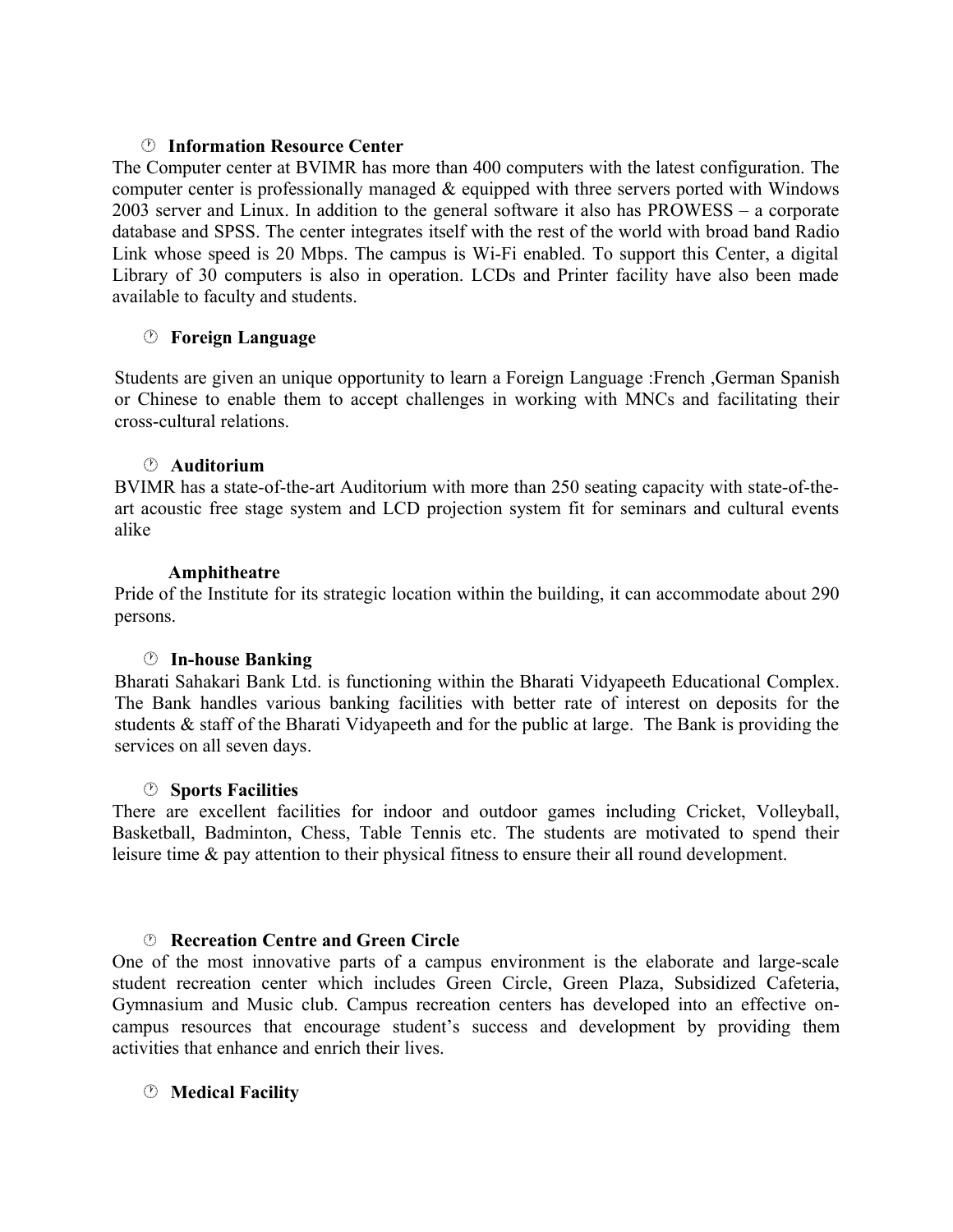BVIMR is alive to the needs of staff and students for medical facilities. In order to meet above objectives, it has set up well - equipped medical room. All basic first  $-$  aid  $/$ routine medical treatment including health screening is carried out under the guidance of Medical Consultant and trained staff. In addition, the institute has tie-up with local Nursing Homes/Hospitals for any emergency.

**Hostel**

## *Home away from home….fully air-conditioned*

Fully air-conditioned rooms, surrounded by ample open space and green garden, equipped with solar water heater for hot water supply, BVIMR provides all the amenities for comfortable stay and a very conducive environment for learning. The hundred inmates from different parts of the country are provided security all the 24 hours. It also provides the mess facility for the students.

## **INNOVATIVE PRACTICES**

- **Certificate Course in Executive Excellence** designed to enhance soft skills and to increase the employability of the MBA students.
- **E-Learning Certificate programme of ICICI Bank** offering more than 200 modules in banking and finance for the benefit of faculty and students.
- **Personality and Entrepreneurial Development Club (PEDC)** to develop proper personality traits among the students.
- **Corporate Day** Industry experts are invited to share their experience and deliver Guest Lectures on recent developments in all functional areas.
- **5-Tier feedback system** Open loop feedback system , Fortnightly academic progress report , CR report , Student Teacher Assessment Report ( STAR ) , Open sessions with Director.
- **7- Tier Counseling system** Pre-Admission, Post- Admission Counseling , Counseling through PEDC, Counseling through mentoring, Counseling through profiling, Pre Summer training and Post Summer Training counseling.
- **Management Clubs** provide opportunities to students to widen their horizon of learning & explore their areas of interest through special clubs like IT club, Finance Club, Marketing club, HR club, Social club etc.



- **Certificate programme in Cyber Security for** the students to enhance their IT Skills.
- **Profiling** is undertaken for students for identifying their Career needs, personality traits Strengths, Weakness, Opportunities and Threats.
- **E- Business Quiz and E-Foreign Language Quiz: BVIMR** has introduced E- business quiz and E-foreign language quiz in which two links are provided in the website of institute and quiz is updated on a weekly basis.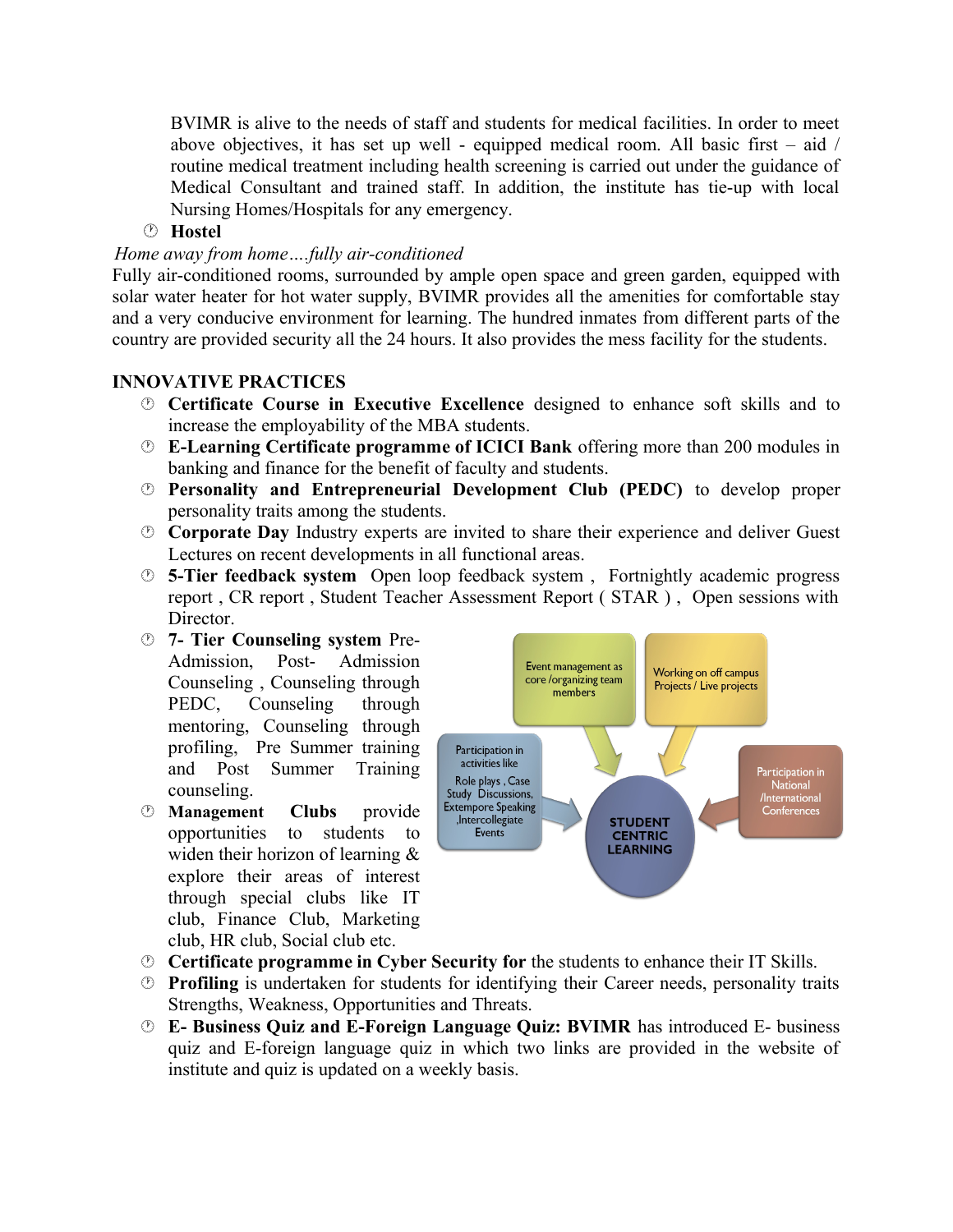**Enhancing employability and entrepreneurial skills of students** :To meet the needs of present economic scenario and to enhance the employability skills of BVIMR students, The Institute has taken initiative to incorporate the following emerging areas of knowledge in the curriculum of management courses of this Institute:

# **Corporate Governance and social responsibility:**

Business enterprises have grown in size and complexity over the decades. Management of such organizations require adherence to stringent standards of governance. BVIMR is doing its part in assimilating this aspect in its academic programme and curriculum.

# **Environmental studies:**

Environment affects the survival of mankind itself. The business enterprises have a big role in reversing the damaging trends and bring climatic conditions to normal. This is now an important area of academic studies in the institute.

#### **Disaster and Crisis Management:**

Management educators need to develop appropriate syllabus and contents to deal with crisis and disasters. This is also an important area of studies.

**Remedial and Bridge Courses**



Accounts, Mathematics and Statistics are available for MBA Ist year students to build a strong foundation for their academic growth.

# **PUBLICATIONS:-**

- **BVIMR Management Edge:** A bi-annual referred research based journal subscribed by more than 100 business schools.
- **BVIMR "Mirror":** A quarterly newsletter highlighting the activities and achievement of the Institute with wide circulation.
- **Harmony:** An Annual magazine where the contents are contributed & managed by students.
- **Alumni E- Newsletter-** E-Newsletter which highlights achievements of Alumni & their wellbeing.

# **CORPORATE RESOURCE CENTRE (EXCELLENT PLACEMENTS)**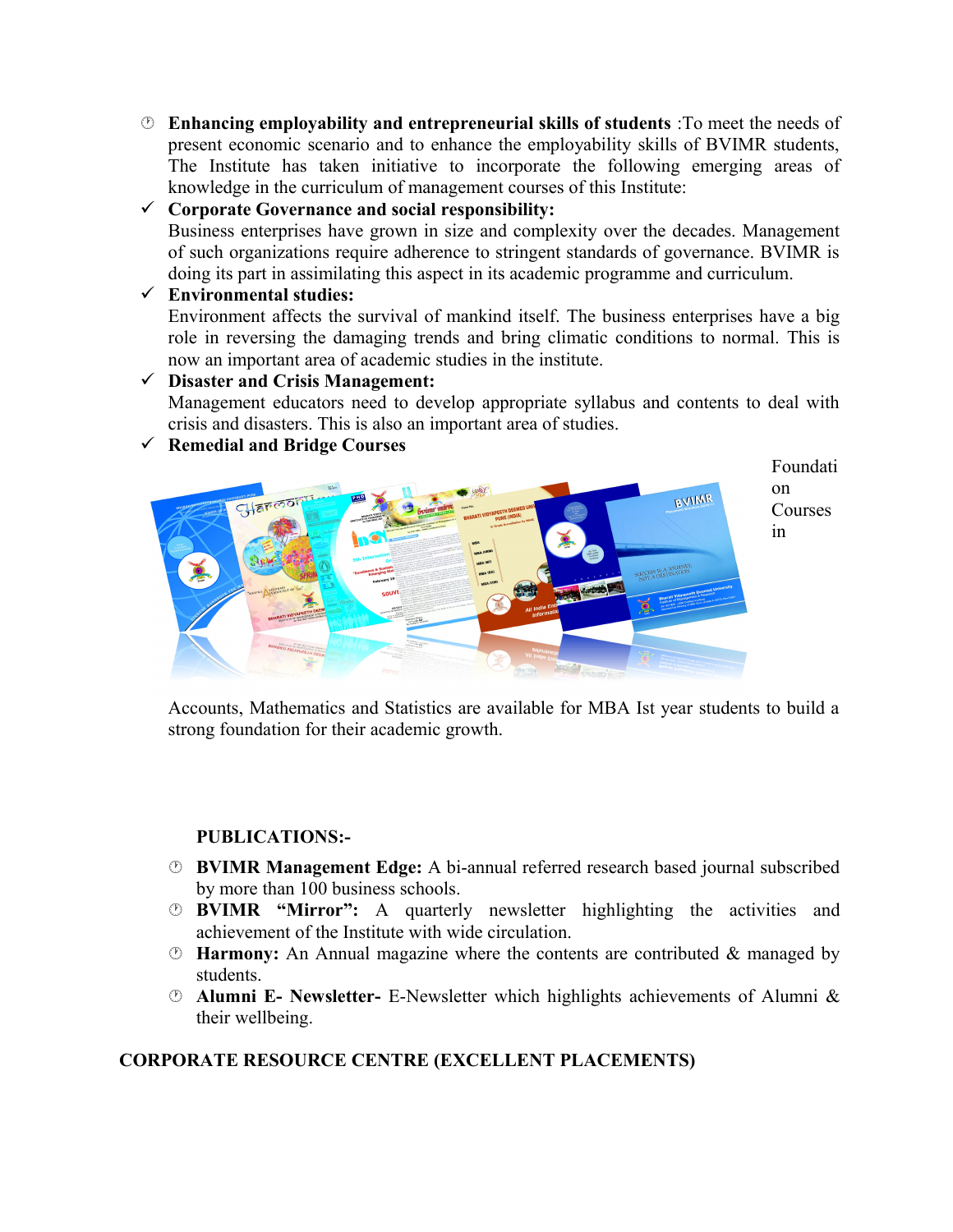Corporate Resource Center (CRC) organizes Corporate Training, Consultancy for industrial houses, besides providing summer and final placement for students. The institute has excellent record of placement. More than 98 Blue Chip Companies from different sectors. They are:

| <b>JCDecaux Advertising India Pvt Ltd</b><br>O                 | $^\circledR$    | <b>Beetel Teletech Ltd</b>               |
|----------------------------------------------------------------|-----------------|------------------------------------------|
| ⊙<br><b>Lintas Media Group</b>                                 | $\circled{r}$   | <b>Bonton Cables India Pvt Ltd</b>       |
| $^\circledR$<br>Indigo                                         | ⊙               | Daikin Air conditioning India Pvt Ltd    |
| $\circled{r}$<br><b>Thomas Cook</b>                            | $\odot$         | <b>IECS Ltd</b>                          |
| $\circled{r}$<br><b>Axis Bank</b>                              | $\circled{r}$   | <b>Su-Kam Power Systems Ltd</b>          |
| $\circled{r}$<br><b>Bank of Baroda</b>                         | ⊙               | Onida                                    |
| $\circled{r}$<br><b>Canara Bank</b>                            | ⊙               | <b>Berger Paints</b>                     |
| ⊙<br>Citi Bank                                                 | ⊙               | Devyani International pvt Ltd            |
| $\circled{r}$<br><b>Yes Bank</b>                               | $(\mathcal{F})$ | <b>Exotic India</b>                      |
| $\circled{r}$<br><b>HDFC Bank</b>                              | $\odot$         | <b>ITC</b> Ltd                           |
| ⊙<br><b>HSBC Bank</b>                                          | ⊙               | Kajaria Ceramics                         |
| $\circled{r}$<br><b>ICICI BANK</b>                             | $\circled{r}$   | Maharashtra Feeds Pvt. Ltd.              |
| $^\circledR$<br><b>IDBI</b> Bank                               | ⊙               | <b>Micro Industrial Corporation</b>      |
| $\circled{r}$<br><b>Indusland Bank</b>                         | $\odot$         | <b>Modi Group</b>                        |
| ⊙<br><b>South Indian Bank</b>                                  | ⊙               | Mother Dairy Fruits & Vegetables pvt Ltd |
| $\circled{r}$<br><b>Indian Overseas Bank</b>                   | $^\circledR$    | Shri ram Pistons & Rings Ltd             |
| $\circled{r}$<br><b>Oriental Bank of Commerce</b>              | $\circled{r}$   | <b>Ultratech Cement Ltd</b>              |
| ⊙<br><b>Royal Bank of Scotland</b>                             | $\circled{r}$   | <b>VIP Industries</b>                    |
| $^\circledR$<br><b>Kotra Trade Investment Promotion Agency</b> | ⊙               | <b>CSC Company</b>                       |
| $\circled{r}$<br><b>Mirus Solutions Pvt Ltd</b>                | (7)             | <b>Copal Partners</b>                    |
| $\circled{r}$<br>Naukri.com                                    | $\mathcal{O}$   | <b>Deloittee</b>                         |
| ⊙<br><b>Planman Media</b>                                      | $\circled{r}$   | Genpact                                  |
| ⊙<br>Noam Consulting Pvt. Ltd.                                 | ⊙               | <b>IBM</b>                               |
| $^\circledR$<br><b>Kleward Consulting Pvt. Ltd.</b>            | $(\mathcal{F})$ | <b>Tech Mahindra</b>                     |
| ⊙<br><b>Value First Messaging Pvt Ltd</b>                      | ⊙               | <b>Wipro</b>                             |
| $\circled{r}$<br><b>Jaro Education</b>                         | $\circled{r}$   | Knowlarity Communications Pvt. Ltd.      |
| $^\circledR$<br><b>Next Education India Pvt Ltd</b>            | $^\circledR$    | <b>Leeway Hertz pvt Ltd</b>              |
| ⊙<br><b>Shikshapeeth Institute</b>                             | $\circled{r}$   | <b>Midas it Solutions Pvt Ltd</b>        |
| ⊙<br><b>EduMentor Pvt. Ltd.</b>                                | ⊙               | <b>TCS</b>                               |
| $\circled{r}$<br><b>Benchmark Circuits India Pvt Ltd</b>       | $\circled{r}$   | <b>HCL</b> technologies                  |
| $\circled{r}$<br><b>APCER</b>                                  | $\odot$         | Goo2o.Com                                |
| $\circled{r}$<br><b>BPTP</b> Ltd                               | $\circled{r}$   | Daffodills Software Ltd.                 |
| $\circled{r}$<br><b>Central Park</b>                           | ⊙               | <b>Avian Technologies Pvt Ltd</b>        |
| ⊙<br><b>IIFL</b> ltd                                           | ⊙               | Aptara                                   |
| $^\circledR$<br><b>Re/Max India pvt Ltd</b>                    | ⊙               | <b>Kale Logistics Solutions Pvt Ltd</b>  |
| ⊙<br><b>Advert Infracon Pvt Ltd</b>                            | (1)             | <b>Uttam Surotech</b>                    |
| $^\circledR$<br><b>Wisdom Park pvt Ltd</b>                     | $^\circledR$    | <b>Interocean Shipping Company</b>       |
| $\circled{r}$<br><b>Capital IQ</b>                             | $(\mathcal{F})$ | DHL                                      |
| ⊙<br><b>Crisil</b>                                             | ⊙               | Jeena & Co.                              |
| $\circled{r}$<br><b>Grail Research</b>                         | $\odot$         | <b>Times Of India</b>                    |
| ⊙<br><b>Bharati Airtel</b>                                     | $\odot$         | <b>HT Media Ltd.</b>                     |
| ⊙<br>Pantaloons Retail (India) Ltd                             | $(\Gamma)$      | <b>SRF</b>                               |
| $^\circledR$<br>A Marketing pvt Ltd                            | ⊙               | Aviva Life Insurance co. Ltd             |
| ⊙<br><b>Sharp Business Systems India Ltd</b>                   | $\circled{r}$   | <b>ICICI Securities Ltd</b>              |
| $^\circledR$<br><b>Unique International Pvt Ltd</b>            | ⊙               | <b>Indiabulls Securities Ltd</b>         |
| $\circled{r}$<br><b>Intec Capital Ltd.</b>                     | (7)             | <b>Ameriprise Financial</b>              |

 During the last academic session (2010-11), **the highest pay package offered was Rs. 9 lakh/annum while the average package was Rs. 5.4 lakh**.

**UNIQUE EVENTS/ACTIVITIES OF BVIMR**